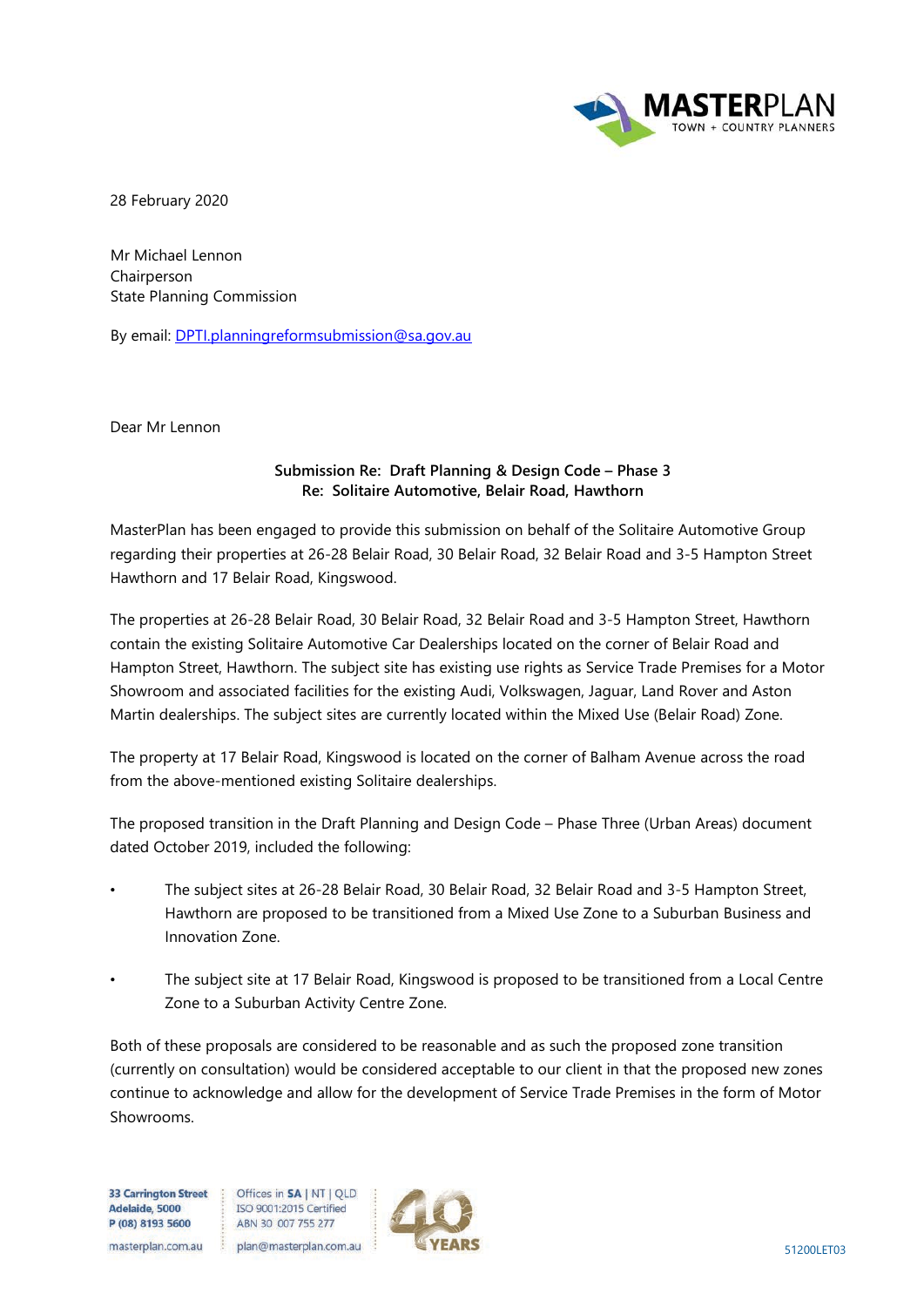

However, in the meantime, the City of Mitcham have prepared the Growth Precincts Development Plan Amendment which was placed on public consultation prior to the end of 2019.

The draft Growth Precincts DPA has proposed to rezone both the Mixed Use (Belair Road) Zone and the Local Centre Zone that applies to both of the client's sites to the Urban Corridor Zone, Transit Living Policy Area. Our client is not supportive of the proposed rezoning sought by Council in that it fails to give due consideration to the significant capital investment by our client in the development of Service Trade Premises (Motor Showrooms) undertaken in accordance with the current Zoning of the land. The proposed Urban Corridor Zone, Transit Living Policy Area changes a Service Trade Premises from an envisaged land use in the Mixed Use Zone to a Non-complying land use in the Urban Corridor Zone, Transit Living Policy Area fundamentally undermining the established and significant capital investment along this portion of the road.

We are of the understanding that it is the recommendation of the City of Mitcham, that the proposed zoning of the subject sites identified in the Growth Precincts DPA as Urban Corridor Zone and Transit Living Policy Area be transitioned to an Urban Corridor (Living) Zone in the proposed Planning and Design Code.

It is submitted that the Urban Corridor (Living) Zone is not an appropriate transition of the Mixed Use (Belair Road) Zoning of the subject sites at 26-28 Belair Road, 30 Belair Road, 32 Belair Road and 3-5 Hampton Street, Hawthorn. Whilst allowing for a mix of land uses, the zone caters for a limited amount of non-residential uses and only offices and shops are listed in the land uses that are considered to fulfil the "Deemed to Satisfy" criteria. There is no reference or recognition to the number of existing service trade premises that exist within the Mixed Use (Belair Road) Zone, including the existing use of the subject site.

The Performance Outcome PO1.2 for the recommended Urban Corridor (Living) Zone within the existing Local Centre Zone , i.e. "*range of small to medium scale non-residential uses, services and facilities such as shops, offices and consulting rooms that meet the day to day needs for the local community*" may be a reasonable transition for the existing Local Centre Zone but not for the existing Mixed Use (Belair Road) Zone.

A more appropriate transition of the existing Mixed Use (Belair Road) Zone would be the Urban Corridor (Business) Zone. This has a similar Performance Outcome to the above (PO1.2) but includes a greater mix of non-residential land uses including Service Trade Premises which better reflects the state of existing development and significant capital investment by our client, while still maintaining the fundamental intent of the Council's Growth Precincts DPA to facilitated medium scale residential development along Belair Road.

Accordingly, our client **fundamentally opposes any rezoning of their land through the Planning and Design Code transition to Urban Corridor (Living) but would support any transition to Urban Corridor (Business) Zone**.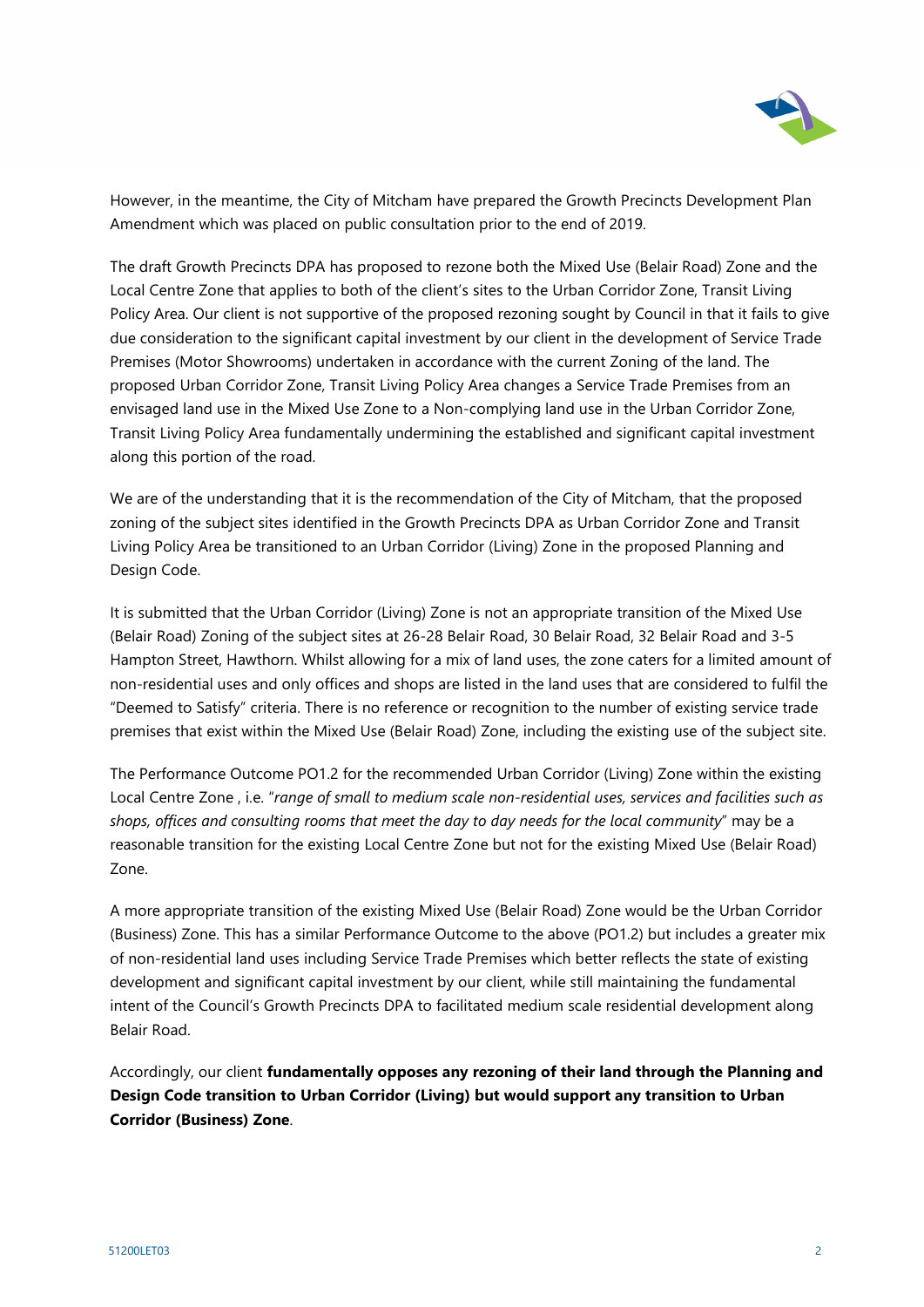

We have also reviewed the new Land Use Definitions in Part 7 in relation to the Land Use term referred to as Service Trade Premises.

Service Trade Premises means:

"*premises used primarily for the sale, rental or display of*:

*(g) motor vehicles".* 

There is no fundamental change to the definition of Service Trade Premises in the Planning and Design Code except that it makes it clear that it includes a "motor vehicle showroom" and "used car yard" which applies to the Solitaire Automotive dealerships.

The development of the Planning and Design Code provides the opportune time, to review whether it is still relevant to include Motor Vehicle Showrooms within the definition of Service Trade Premises. Traditionally the inclusion of the sale, rental and display of motor vehicles within the definition of Service Trade Premises was relevant due to the inherent size/scale of yards and or showrooms for the display of vehicles.

There has however been a continuing change in the display and sale of motor vehicles to an extent that smaller new car showrooms, displaying fewer models with a greater reliance on digital display and interaction between the salesperson and the purchaser. New car deliveries follow a just-in-time model from an off-site pre-delivery preparation location. Test drives are often arranged where the vehicle can be delivered to the customers door.

All of these initiatives are leading to the opportunity for new car Motor Showrooms to have a significantly smaller display area facilitating the opportunity to be accommodated in shopping centres and on the ground floor and sometimes upper floors of multi-storey commercial buildings. Under these circumstances the scale of the Motor Showroom is now the defining planning implication rather than the nature of the product (motor vehicle) that is being sold.

On behalf of our clients, we request that:

- the subject sites at 26-28 Belair Road, 30 Belair Road, 32 Belair Road and 3-5 Hampton Street, Hawthorn and 17 Belair Road, Kingswood be transitioned to the Urban Corridor (Business) Zone rather than the Urban Corridor (Living) Zone to better reflect and provide suitable protection of the existing uses of both sites; and
- the land use definition of Service Trade Premises be reviewed, noting the changing nature new car sales and consideration be given to whether Motor Vehicle Showrooms (limited by scale), should be included within the definition of Shop noting that "*premises used primarily for the sale by retail, rental or display of goods*", where the goods in this instance are a motor vehicle. For example; the floor space of the Motor Vehicle Showroom may dictate whether it is defined as a "shop" or "service trade premises".